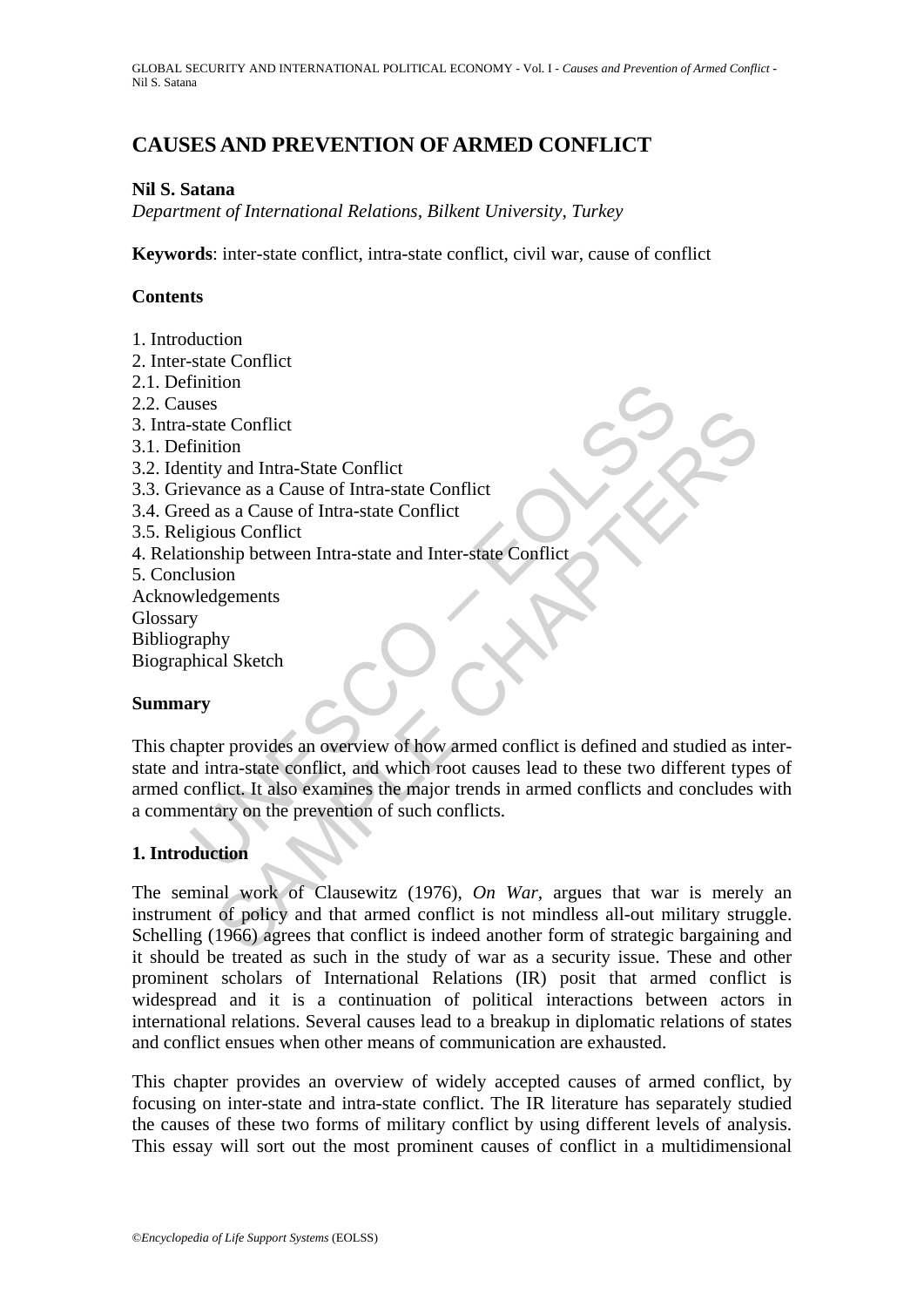framework and concluding remarks will include comments on prevention of armed conflict.

> TO ACCESS ALL THE **31 PAGES** OF THIS CHAPTER, Visit: http://www.eolss.net/Eolss-sampleAllChapter.aspx

#### **Bibliography**

-

- -

Baldwin, David (ed). (1993). *Neorealism and Neoliberalism: The Contemporary Debate*, 377 pp. New York, USA: Columbia University Press. [This edited book discusses several aspects of neorealist and neoliberal international relations theories and highlights how these theories view conflict and cooperation.]

Birnir, Jóhanna K. (2007). *Ethnicity and Electoral Politics*, 279 pp.New York, USA: Cambridge University Press. [This book reviews the literature on ethnicity and electoral politics and argues that ethnicity is not necessarily conflictual in electoral politics].

**TO ACCESS ALL THE 31 PAGES OF THIS CHAPT**<br>Visit: http://www.eolss.net/Eolss-sampleAllChapter.a<br>phy<br>phy<br>David (ed). (1993). *Neorealism and Neoliberalism:* The Contemporary Deb<br>SA: Columbia University Press. [This edited Visit: http://www.eolss.net/Eolss-sampleAllChapter.aspx<br>Visit: http://www.eolss.net/Eolss-sampleAllChapter.aspx<br>wid (ed). (1993). Neorealism and Neoliberalism: The Contemporary Debate, 377 pp.<br>Columbia University Press. [T Birnir Jóhanna K. and Nil S. Satana. (2009). "Incompatibles jarring, or sparring of the sacred and the secular? Religion and Legislative Politics." Paper presented at the Workshop on Democratization and Conflict, ETH, Zurich, Switzerland. Available at: http://www.icr.ethz.ch/research/nccr1/democratization [A quantitative account of the relationship between religion, fundamentalism and legislative politics].

Blainey, Geoffrey. (1988). *The Causes of War*, 325 pp. New York, USA: Free Press. [A comprehensive survey of root causes of war].

Bremer, Stuart A. (1992). Dangerous Dyads: Conditions Affecting the Likelihood of Inter-state War, 1816-1965. *The Journal of Conflict Resolution* **36**(2), 309–341. [A classic article with a dyadic approach to causes of international conflict].

Brown, Michael E. (ed.) (1993). *Ethnic Conflict and International Security*, 276 pp. Princeton, USA: Princeton University Press. [The causes of ethnic and communal conflict and the regional and international implications of such conflicts].

Bueno de Mesquita, Bruce, James D. Morrow, Randolph M. Siverson, and Alastair Smith. (1999). An Institutional Explanation of the Democratic Peace. *The American Political Science Review* **93**(4), 791- 807. [One of the most comprehensive accounts of how institutional constraints of leaders, such as elections lead to peace between two democratic states].

Bueno de Mesquita, Bruce and David Lalman. (1992). *War and Reason: Domestic and International Imperatives*, 322 pp. New Haven, USA: Yale University Press. [One of the classics on foreign policy making and international conflict. The authors use game-theoretical, quantitative and comparative case study methods to analyze strategies to prevent inter-state conflict].

Bueno de Mesquita, Bruce. (1981). *The War Trap*, 226 pp. New Haven, USA: Yale University Press. [A decision-making analysis of inter-state war from a rational-choice perspective].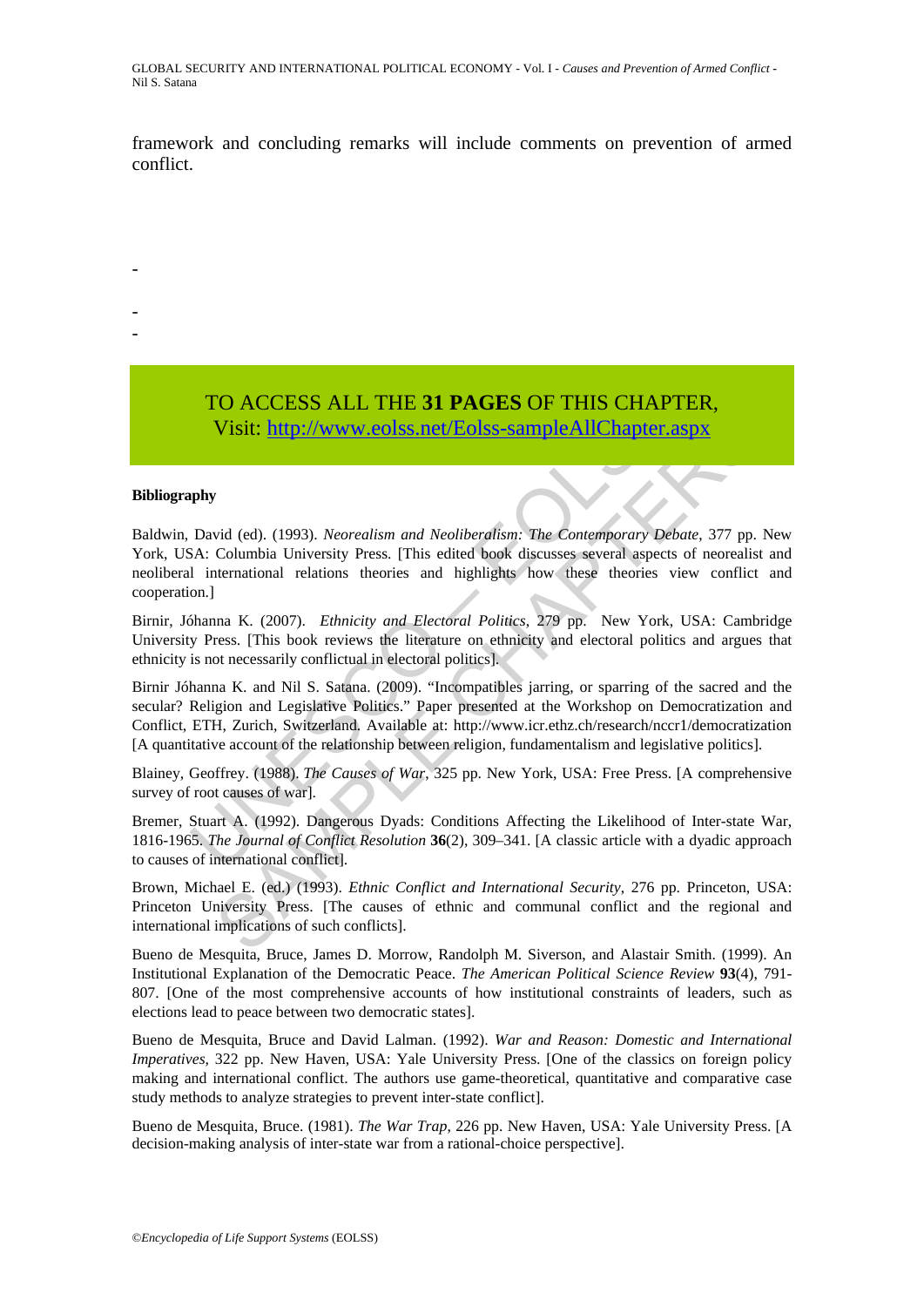Bueno de Mesquita, Bruce. (1978). Systemic Polarization and the Occurrence and Duration of War. *Journal of Conflict Resolution* **22**, 241-67. [This article challenges the neorealist literature on the effect of system structure on occurrence an duration of war. It argues that empirical evidence does not support the conventional wisdom n the relationship between polarity and war].

Bueno de Mesquita, Bruce. (1975). Measuring Systemic Polarity. *Journal of Conflict Resolution* **219**, 187-216. [The concept of polarity is operationalized and measured through tightness and discreteness of alliance ties].

Buzan, Barry. (1984). Peace, Power and Security: Contending Concepts in the Study of International Relations. *Journal of Peace Research* **21**(2),110-125. [This article focuses on the concepts of peace, power and security and argues that while the opposition between peace and power are over-studied, the concept of security should be further examined].

Carment, David B., and Patrick James. (1996). Two-level Games and Third-Party Intervention: Evidence from Ethnic Conflict in the Balkans and South Asia. *Canadian Journal of Political Science* **29**, 521-54. [A game-theoretical analysis of third party intervention in inter-state conflict].

Cashman, Greg. (1993). *What Causes War? An Introduction to Theories of International Conflict*, 327 pp. New York, USA: Lexington Books. [A comprehensive review of causes of war].

Clausewitz, Carl von. (1976). *On War*, 193 pp. Princeton, USA: Princeton University Press (originally published in 1832). {Seminal work on the art of war, which accepts war as a viable tool to solve conflicts].

Collier, Paul and Nicholas Sambanis. (2005). *Understanding Civil War: Evidence and Analysis*, 353 pp. Washington D.C., USA: World Bank. [An economic review of causes of civil war].

David D., and Partick James. (1996). I wo-level Games and Imre-Farty mer<br>Unic Conflict in the Balkans and South Asia. Canadian Journal of Political Sc<br>theoretical analysis of third party intervention in inter-state conflic Collier, Paul, Havard Hegre, Lani Elliot, Nicholas Sambanis, Martha Reynal-Querol. (2003). *Breaking the Conflict Trap: Civil War and Development Policy,* 221 pp., Washington D.C., USA: The World Bank. [This book discusses how developmental policies of international regimes can decrease the likelihood of civil conflict in developing states].

Collier, Paul and Anke Hoeffer. (2002). Greed and Grievance in Civil War. *Oxford Economic Papers* **56**, 563–96.

Collier, Paul and Anke Hoeffler. (1998). On the Economic Causes of Civil War. *Oxford Economic Papers* **50**,563–73. [One of the first comprehensive studies on economic causes of civil conflict].

Cox, Robert W. with Timothy Sinclair. (1996.) *Approaches to World Order*, 552 pp. New York, USA: Cambridge University Press. [A critical approach to international politics].

oretical analysis of third party intervention in inter-state conflict].<br>
reg. (1993). What Causes War? An Introduction to Theories of International Conflict<br>
k, USA: Lexington Books. [A comprehensive review of causes of wa Crescenzi, Mark J.C. (2005). *Economic Interdependence and Conflict in World Politics*, 153 pp. New York, USA: Lexington Books. [This book develops a strategic theoretical model of how economic interdependence between two states can deter them from demanding political concessions that could lead to armed conflict].

Crescenzi, Mark J.C. (2003). Economic Exit, Interdependence, and Conflict: An Empirical Analysis. *The Journal of Politics* **65**(3), 809-832. [An empirical account of the relationship between economic interdependence and armed conflict].

David, Steven R. (2008). *Catastrophic Consequences. Civil Wars and American Interests*, 204 pp. Baltimore, USA: The Johns Hopkins University Press. [This book analyzes the latest threats against American security and interests].

Dixon, William. (1994). Democracy and Peaceful Settlement of International Conflict. *American Political Science Review* **88**(1), 14-32. [A seminal article on normative interpretation of democratic peace].

Doran, Charles F. (1989). "Power Cycle Theory of Systems Structure and Stability: Commonalities and Complementarities." In *Handbook of War Studies*, ed. Manus I. Midlarsky, 372 pp., Boston, USA: Hyman. [Seminal work on how hegemonic states rise and fall in cycles].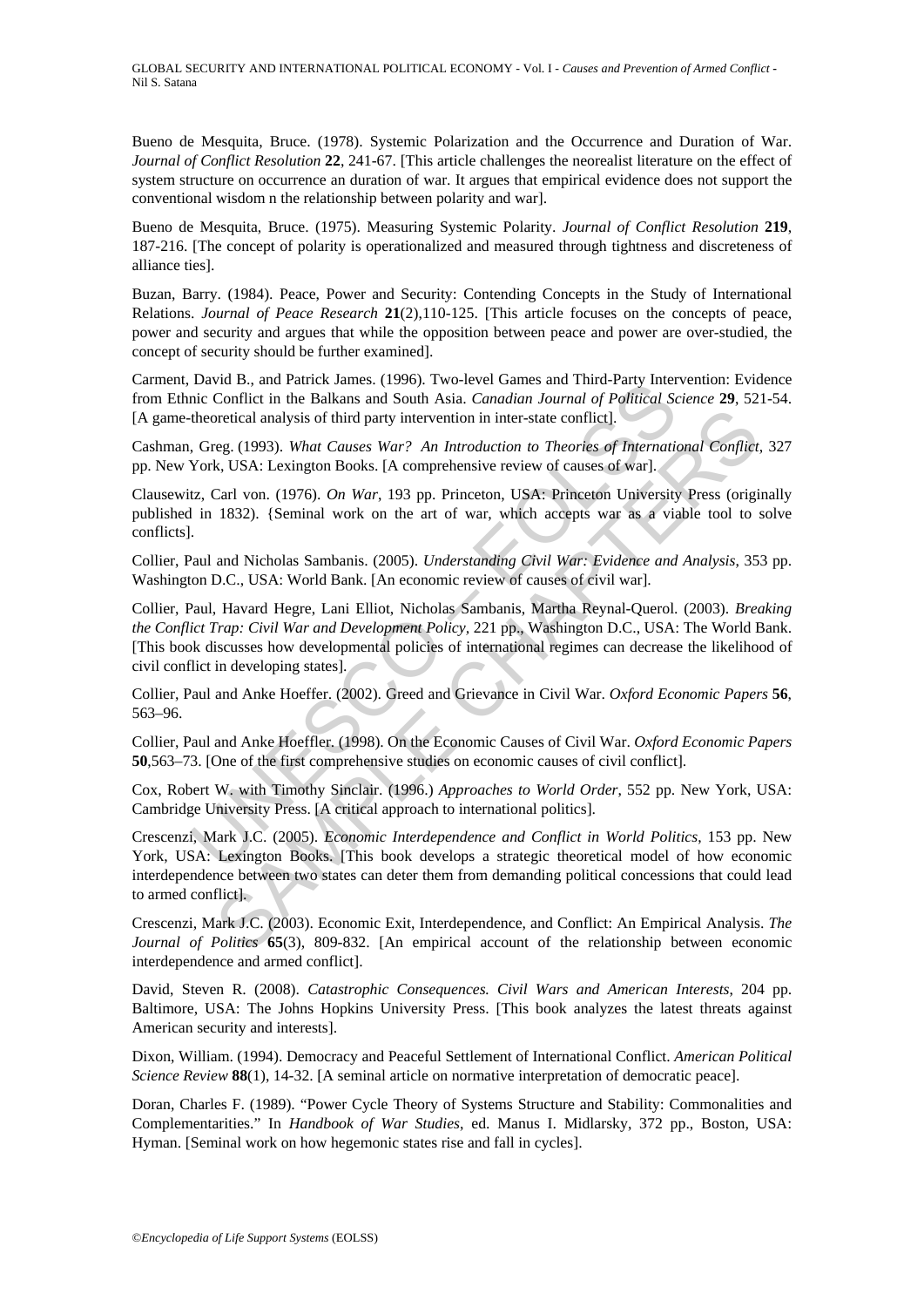Downs, George W., David M. Rocke, and Randolph Siverson. (1985). Arms Races and Cooperation. *World Politics* **38**, 118-146. [An article on the literature of the incentives of states in the areas of arms control].

Doyle, Michael. (1986). "Liberalism and World Politics," *American Political Science Review* **80**(4), 1151-69. [A review of the liberal IR literature examining three different approaches to liberalism].

Eldridge, Albert E. (1979). *Images of Conflict*, 229 pp. New York, USA: St. Martin's Press. [A study on societal level of conflict].

Enloe, Cynthia. 2000. *Maneuvers: The International Politics of Militarizing Women's Lives*, 418 pp. London, UK: University of California Press. [A classic in feminist IR literature focusing on the correlation between militarism and women].

Enloe, Cynthia. (1990). *Bananas, Beaches and Bases: Making Feminist Sense of International Politics*, 224 pp. Berkeley, CA, USA: University of California Press. [One of the first attempts to interpret IR from a feminist perspective].

Farber, Henry S., and Joanne Gowa. (1995). "Polities and Peace." *International Security* **20**(2), 123–46. [An article focusing on the relationship between regime type and conflict and critiquing the democratic peace literature].

Berkeley, CA, USA: University of California Press. [One of the first attempts to terspective].<br>
terrspective].<br>
Henry S., and Joanne Gowa. (1995). "Polities and Peace." *International Secure*<br>
fectosing on the relationship rspective].<br>
SS a., and Joanne Gowa. (1995). "Polities and Peace." *International Security* 20(2), 12<br>
S. c., and David Laitin. (2003). "Ethnicity, Insurgency and Civil War," *American Political*<br>
review 97(1), 75-90. [Thi Fearon, James D. and David Laitin. (2003). "Ethnicity, Insurgency and Civil War," *American Political Science Review* **97**(1), 75-90. [ This article argues that the current tide of civil wars is a result of accumulation of protracted conflicts sin the 1950s and not the end of the Cold War. Also statistical findings of the article show that ethnicity and religion are not major causes of insurgency and civil wars].

Fearon, James D. 1995. "Rationalist Explanations for War," *International Organization* **49**, 379-414. [This article covers the rational choice perspective and models why rational leaders would initiate costly wars].

Fox, Jonathan. (2004). *Religion, Civilization, and Civil War: 1945 Through the Millennium*, 301 pp. Lanham, MD, USA: Lexington Books. [An empirical assessment of Samuel Huntington's Clash of Civilizations argument].

Fox, Jonathan. (2002). *Ethnoreligious Conflict in the Late 20th Century: A General Theory*, 253 pp. Lanham, MD, USA: Lexington Books. [A comprehensive study on how ethnoreligious identity can be linked to conflict. Both a theoretical and an empirical analysis is carried out.].

Fox, Jonathan. (2000). "Religious Causes of Discrimination Against Ethno-Religious Minorities," *International Studies Quarterly* **44**(3): 423-450. [This article argues that religion can be used to justify discrimination of ethno0religious minorities].

Gartzke, Erik. (2000). Preferences and the Democratic Peace. *International Studies Quarterly* **44**(2), 191- –210. [Applying expected utility theory, this article suggests that the democratic peace finding is fragile when other control variables are included in the analysis].

Geller, Daniel S. (2000). "Explaining War: Empirical Patterns and Theoretical Mechanisms." In *Handbook of War Studies II.* ed. Manus I Midlarsky, 372 pp. Boston, USA: The University of Michigan Press. [Summary of the empirical patterns and theoretical mechanisms related to international conflict].

Gellner, Ernst. (1983). *Nations and Nationalism*, 152 pp. New York, USA: Cornell University Press. [Seminal book on root causes of nationalism].

Gelpi, Christopher F. & Michael Griesdorf. (2001). Winners or Losers? Democracies in International Crisis, 1918–94. *American Political Science Review* **95**(3), 633–647. [This article investigates how regime type affects the result of an international crisis. Particular focus is on whether democracies more likely to win the wars they fight].

George, Alexander and Juliette George. (1956). *Woodrow Wilson and Colonel House*, 361 pp. New York, USA: Day. [This studies the significance of leadership in foreign policy making].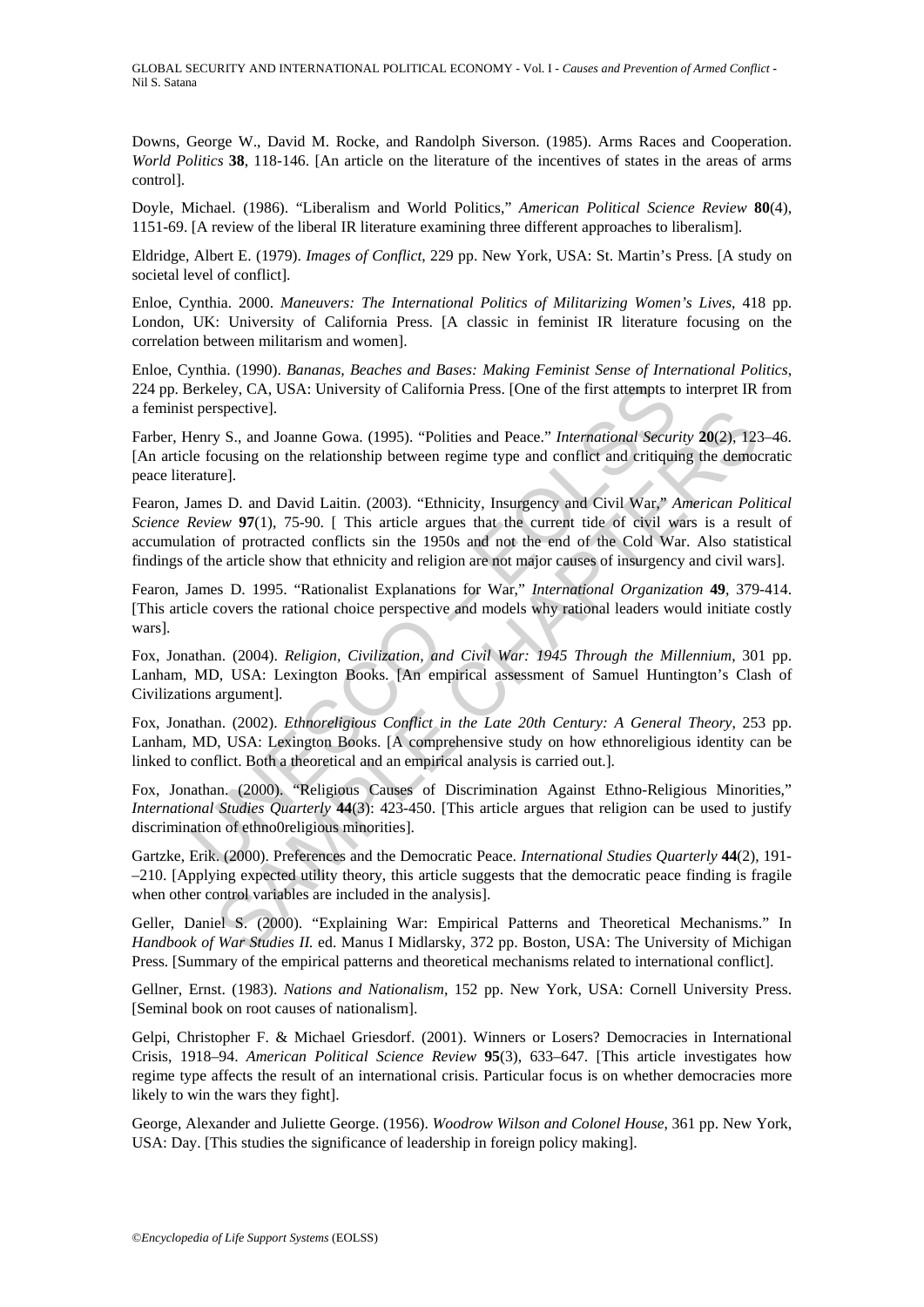Gilpin, Robert. (1981). *War and Change in World Politics*, 272 pp. New York: Cambridge University Press. [This seminal book examines the economic causes of decline of a hegemon as well as retrenchment strategies to stall the decline].

Gleditsch, Nils Petter; Peter Wallensteen, Mikael Eriksson, Margareta Sollenberg and Håvard Strand, (2002). Armed Conflict 1946-2001: A New Dataset. *Journal of Peace Research* **39**(5), 615-637. http://www.prio.no/CSCW/Datasets/Armed-Conflict/UCDP-PRIO/4-2007/ [The Codebook of the PRIO Armed Conflict Data set].

Goertz, Gary, and Paul F. Diehl. (1992). *Territorial Changes and International Conflict*, 180 pp. New York, USA: Routledge. [A study on how territorial issues lead to inter-state conflict].

Goertz, Gary & Paul F. Diehl, (1993). Enduring Rivalries: Theoretical Constructs and Empirical Patterns. *International Studies Quarterly* **37**(2), 147–171.[The rivalry between some states prolong. This article seeks to understand why some rivalries endure and others do not].

Goldstein, Joshua. (2001). *War and Gender: How Gender Shapes the War System and Vice Versa*, 523 pp. Cambridge, UK: Cambridge University Press. [A very comprehensive account of the relationship between gender and conflict in IR].

Gowa, Joanne. (2000). *Ballots and Bullets: The Elusive Democratic Peace*, 144 pp. Princeton, USA: Princeton University Press. [A realist critique of the liberal democratic peace literature].

Gurr, Ted. (1970). *Why Men Rebel*, 421 pp. Princeton, USA: Princeton University Press. [Seminal work on communal violence and grievances of minority groups].

inderstand why some rivaines endure and oners do not].<br>
I, Joshua. (2001). War and Gender: How Gender Shapes the War System and Gender. How Gender Shapes the War System and enders account c enders and Collibristic Press. [ Shalla (2001). War and Gender: How Gender Shapes the War and Vice Versare and Vice Versare get, UK: Cambridge University Press. [A very comprehensive account of the relation-<br>ler and conflict in IR].<br>
Le. (2000). *Ballots* Hegre, Håvard. (2003). Disentangling Democracy and Development as Determinants of Armed Conflict. Presented at the *Annual Meeting of the International Studies Association.* http://www.prio.no/files/file40692\_ddcwwb.pdf?PHPSESSID=b8a30ac [This article examines the interaction between democracy and economic development to asses their interactive effect on conflict].

Heinberg, Richard. (2003). *The Party is Over: Oil War and the Fate of Industrial Societies,* 306 pp. Canada: New Society Publishers. [This book discusses how the search for natural resources such as oil by advanced countries will lead to conflict in the future].

Henderson, Errol. (2002). *Democracy and War. The End of an Illusion*?, 191 pp. Boulder, USA: Lynne Reiner. [This book critically examines the impact of democracy on war. While the empirical value of the democratic peace literature is acknowledged, theory is rather under-developed].

Hensel, Paul R. 1996. Charting a Course to Conflict: Territorial Issues and Militarized Interstate Disputes, 1816-1992. *Conflict Management and Peace Science* **15**(1), 43-73. [An article that establishes a statistical link between territorial issues and militarized inter-state disputes].

Hermann, Margaret G. (1980). Explaining Foreign Policy Behavior Using the Personal Characteristics of Political Leaders. *International Studies Quarterly* **24**(1), 7-46. [This seminal work argues that one should investigate the personal characteristics of leaders to understand how foreign policy decisions are made. A purely systemic approach would not reveal the foreign policy-making mechanisms in the state].

Hobden, Stephen and Richard Wyn Jones. (2005). Marxist Theory of International Relations. (ed. J. Baylis and S. Smith) *The Globalization of World Politics*, 3rd edition. Oxford, UK: Oxford University Press, pp. 225-251. [A chapter on theoretical background of Marxism in IR].

Hobson, John A. (1961). *Imperialism, A Study*, 396 pp. London: George & Unwin. [Classic work that examines the origins of imperialism].

Holsti, K. J. (1991). *Peace and War: Armed Conflicts and the International Order*, 1648–1989, 379 pp. Cambridge, UK: Cambridge University Press.[Chronological analysis of the armed conflicts after Westphalia until 1989].

Holsti, Ole R., P. Terrence Hopmann, and John D. Sullivan. (1973). *Unity and Disintegration in International Alliances: Comparative Studies*, 293 pp. New York, USA: Wiley. [A study composed of chapters analyzing the alliances in world politics].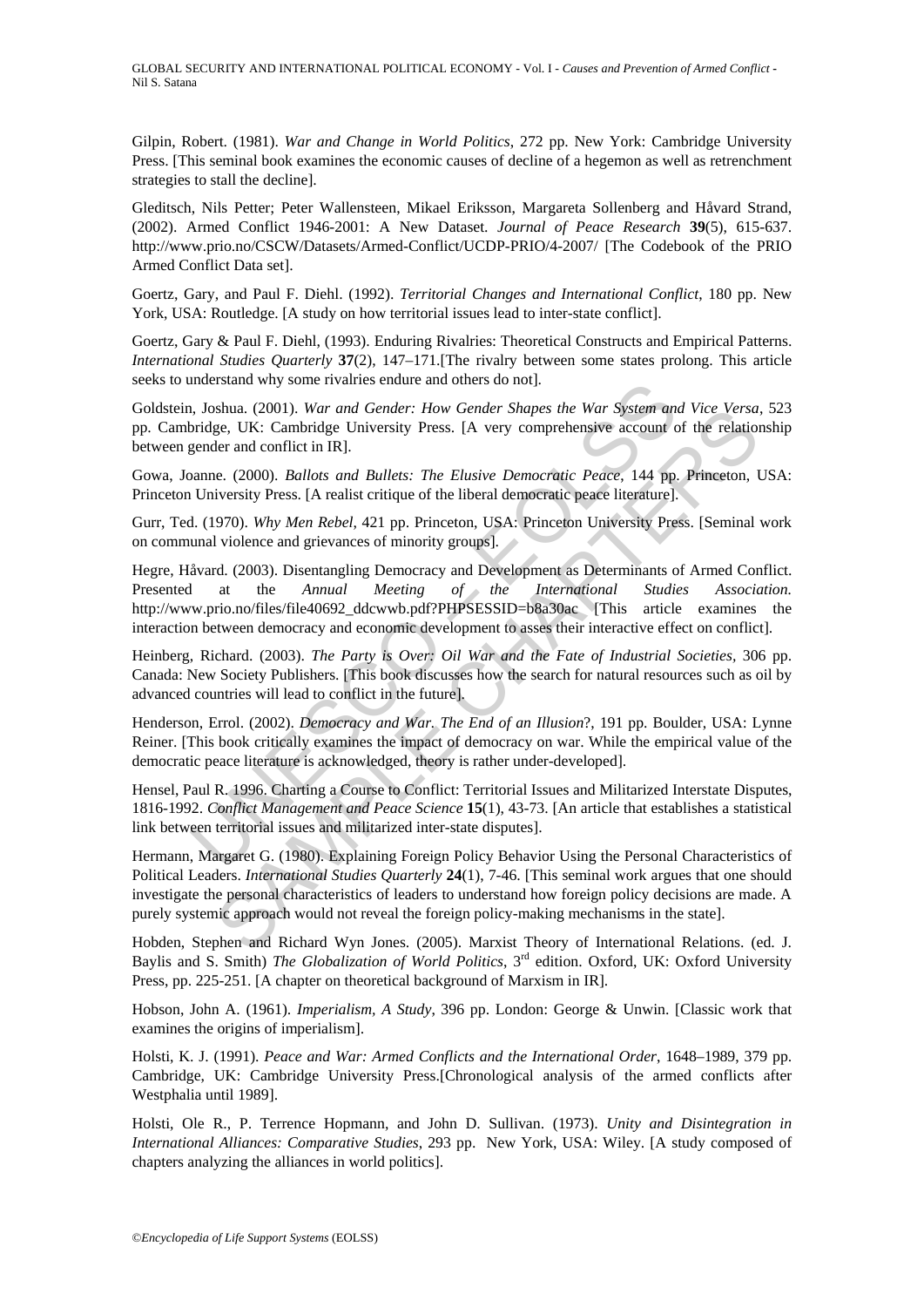Horowitz, Donald. (1985). *Ethnic Groups in Conflict*, 697 pp. Berkeley, USA: University of California Press. [A classic on how ethnicity as an identity can be conflictual].

Huntington, Samuel P. (1996). *The Clash Of Civilizations And The Remaking Of World Order*, 367 pp. New York, USA: Simon & Schuster. [Seminal work positing conflict in the post-Cold War world will be between civilizations and not between states].

Huth, Paul K. (1996). *Standing Your Ground: Territorial Disputes and International Conflict*, 288 pp. Ann Arbor, MI, USA: University of Michigan Press. [This book focuses on two different dimensions of territorial disputes; political and military aspects].

Jelen Ted, G. and Clyde Wilcox (eds). (2002). *Religion and Politics in Comparative Perspective: The One, the Few, and the Many*, 340 pp. New York, USA: Cambridge University Press. [A study on religious dimensions of conflict in several countries in a comparative perspective].

Juergensmeyer, Mark. (2003). *Terror in the Mind of God: The Global Rise of Religious Violence*, 319 pp. CA: University of California Press. [An impressive account of motivations of terrorists. The author finds a strong link between religion and violence based on his interviews of terrorists].

Jervis, R. (1988). War and Misperception. *Journal of Interdisciplinary History* **18**(4), 675-700. [This article applies the insights of the 1976 book to conflict].

meyer, Mark. (2003). *Terror in the Mind of God: The Global Rise of Religious*<br>versity of California Press. [An impressive account of motivations of terrorists].<br>
(1988). War and Misperception. *Journal of Interdisciplinar* IV and Transmitters. [An impressive account of motivations of terrorists. In eauthor<br>between religion and violence based on his interviews of terrorists].<br>SAMPLE by the maights of the 1976 book to conflict].<br>SAMPLE CHAPTE Jervis, Robert. (1976). *Perception and Misperception in International Politics*, 445 pp. Princeton: Princeton University Press. [Seminal book examining how perceptions are formed and how they affect international politics].

Intriligator, Michael D. and Dagobert L. Brito. (1984). Can Arms Races Lead to the Outbreak of War? *Journal of Conflict Resolution* **28**(1), 63-84. [This article argues that arms races escalate crises into war].

Kalyvas, Stathis. (2006). *The Logic of Violence in Civil War*, 485 pp. Cambridge, UK: Cambridge: University Press. [A rational account of strategic decision-making processes that lead to civil war].

Kalyvas, Stathis. (2001). "New" and "Old" Civil Wars: A Valid Distinction? *World Politics* **54**(1), 99- 118. [This article challenges the notion of 'new' versus 'old' wars and argues that there is nothing new about the civil wars that escalated after the end of the Cold War].

Kant, Immanuel. (1957). *Perpetual Peace*, 59 pp. New York, USA: Colombia University Press. [Seminal work that lays the ground for the democratic peace literature subsequently].

Kaplan, Morton A. (1957). *System and Process in International Politics*, 252 pp. New York, USA: John Wiley. [Examination of different aspects of systemic structure in IR].

Keohane, Robert O. (1986). "Neorealism and Its Critics." In *Neorealism and Neoliberalism: The Contemporary Debate.* (ed. David A. Baldwin), 377 pp. New York, USA: Colombia University Press. [A very comprehensive critique of neorealist IR theory].

Keohane, Robert O., and Joseph S. Nye. (1977). *Power and Interdependence: World Politics in Transition,* 297 pp. Boston, USA: Little Brown. [Seminal work that lays out the complex interdependence theory of IR].

Klare, Michael T. (2004). *Blood and Oil: the Dangers and Consequences of America's Growing Dependency on Imported Petroleum,* 265 pp. New York, USA: Metropolitan Books. [This argues that the U.S. is dependent on oil imported from other states and this is a major cause of conflict].

Klare, Michael T. (2001). *Resource Wars: The New Landscape of Global Conflict*, 249 pp. New York, USA: Henry Holt Company. [This shows that decreasing energy resources lead to conflict].

Kugler Jacek, and A. F. K. Organski. (1989). The Power Transition: A Retrospective and Prospective Evaluation. *Handbook of War Studies*, (ed. Manus I. Midlarsky), 372 pp. Boston, USA: Hyman. [An expanded version of the power transition theory developed by Organski decades ago].

Lake, David A. (1992). Powerful Pacifists: Democratic States and War. *The American Political Science Review* **86**(1), 24-37. [A classic article of the democratic peace literature].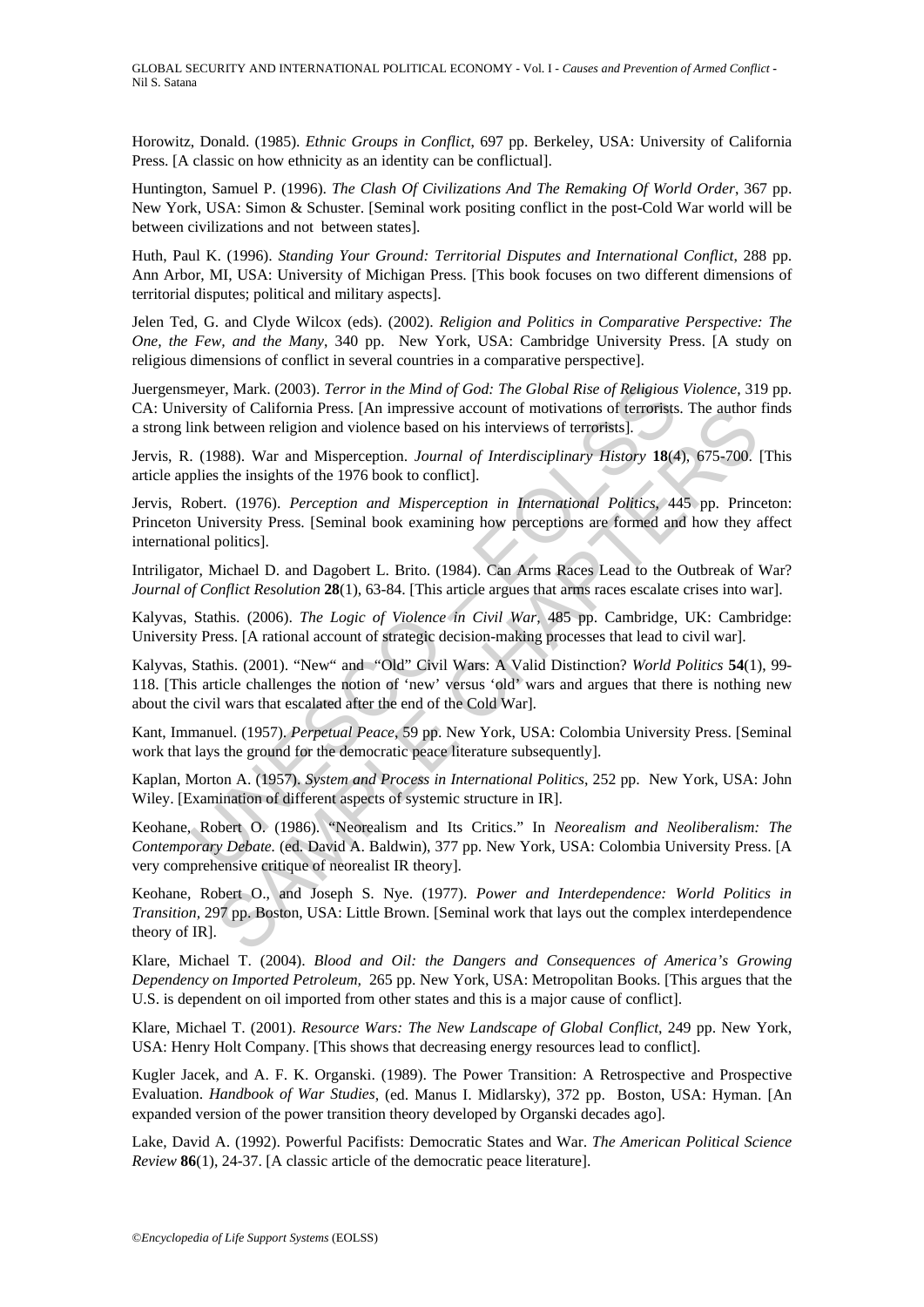Layne, Christopher. (1994). Kant or Cant: The Myth of the Democratic Peace. *International Security* **19**(2), 5–49. [Another realist critique of the democratic peace literature].

Lenin, V.I. (1963). *Lenin's Selected Works*. Volume 1, 608 pp. Moscow, S.U.: Progress Publishers. [Classic work of Lenin that examines the theoretical and practical aspects of socialism].

Levy, Jack. (1989). The Diversionary Theory of War: A Critique. *Handbook of War Studies*, (ed. Manus I. Midlarsky). Boston, 372 pp. USA: Hyman. [A comprehensive literature review of the diversionary theory of war].

Levy, Jack. (1988). Domestic Politics and War. *Journal of Interdisciplinary History* **18**(4), 653-673. [This article criticizes war studies for not including domestic political factors in studies on causes of war. The author takes the first step to bridge the gap between domestic politics and international relations].

Licklider, Roy. (1995). The Consequences of Negotiated Settlements in Civil Wars, 1945-1993, *American Political Science Review*, **89** (3), 681-690. [A classic on how negotiated settlements affect the likelihood of reoccurrence of civil wars].

Linklater, Andrew. (1998). *The Transformation of Political Community: Ethical Foundations of the Post-Westphalian Era,* 263 pp. Cornwall, UK: Polity Press. [A critical analysis on concepts of political community, ethics and citizenship in post-Westphalian era].

Lujala, Päivi, (2009). "Deadly Combat over Natural Resources. Gems, Petroleum, Drugs, and the Severity of Armed Civil Conflict," *Journal of Conflict Resolution* **53**(1), 50–71. [This article discusses how natural resources affect the severity of armed civil conflict. The findings indicate that the availability and location of natural resources have an influence on severity of the conflict].

Science Review, **89** (3), 681-690. [A classic on how negotiated settlements af<br>rence of civil wars].<br>Andrew. (1998). The Transformation of Political Community: Ethical Found<br>ian Era, 263 pp. Cornwall, UK: Polity Press. [A ice of civil wars].<br>
Leta, 263 pp. Cornwall, UK: Political Community: *Ethical Foundations of the*<br>
Leta, 263 pp. Cornwall, UK: Polity Press. [A critical analysis on concepts of politics and citizenship in post-Westphalian Maoz, Zeev. (1996). The Onset and Initiation of Disputes. *The Process of War: Advancing the Scientific Study of War.* (eds. Stuart A. Bremer and Thomas R. Cusack), 343 pp. Luxembourg: Gordon and Breach Publishers. [A liberal critique of realist theory with empirical findings that support the analysis of conflict in dyadic level instead of systemic level].

Maoz, Zeev and Nastin Abdolali. (1989). Regime Types and International Conflict, 1816-1976. *Journal of Conflict Resolution* **33**(1), 3-35. [An empirical and positive assessment of the democratic peace proposition].

Maoz, Zeev. (1989). Joining the Club of Nations: Political Development and International Conflict, 1816- 1976. *International Studies Quarterly* **33**(2), 199-231. [This article examines the relationship of regime formation and revolutions on military conflicts using the COW data set].

Mansfield, Edward D. and Jack Snyder. (1995). Democratization and War. *Foreign Affairs* **74**(3), 79-97. [This study focuses on the process of democratization instead of the dichotomy of democracy and autocracy].

McMillan, Susan M. (1997). Interdependence and Conflict. *Mershon International Studies Review* **41**(1): 33-58. [This essay questions how the correlation between interdependence and conflict works by making a comprehensive review of the past literature on interdependence theory].

Mearsheimer, John J. (1990). Why We Will Soon Miss The Cold War. *The Atlantic Monthly* **266**(2), 35- 50. [This article analyzes of the Cold War as a balancing element in Europe but coming to an end].

Midlarsky, Manus I. (1988). *The Onset of World War: Studies in International Conflict*, 320 pp. Boston, USA: Unvin Hyman Press. [A historical study of different dimensions of wars using empirical data].

Mitchell, Sara McLaughlin. (2002). A Kantian System? Democracy and Third Party Conflict Resolution. *American Journal of Political Science* **46**(4),749-759. [This study looks at the effect of presence of democratic states in the international system as an element promoting democracy, using the third party actors].

Morgenthau, Hans J. 1967. *Politics among Nations: The Struggle for Peace,* 617 pp. New York, USA: Knopf. [Seminal work that lays out the basics of the realist IR theory].

Morrow, James D. (1991). Alliance and Asymmetry: An Alternative to the Capability Aggregation Model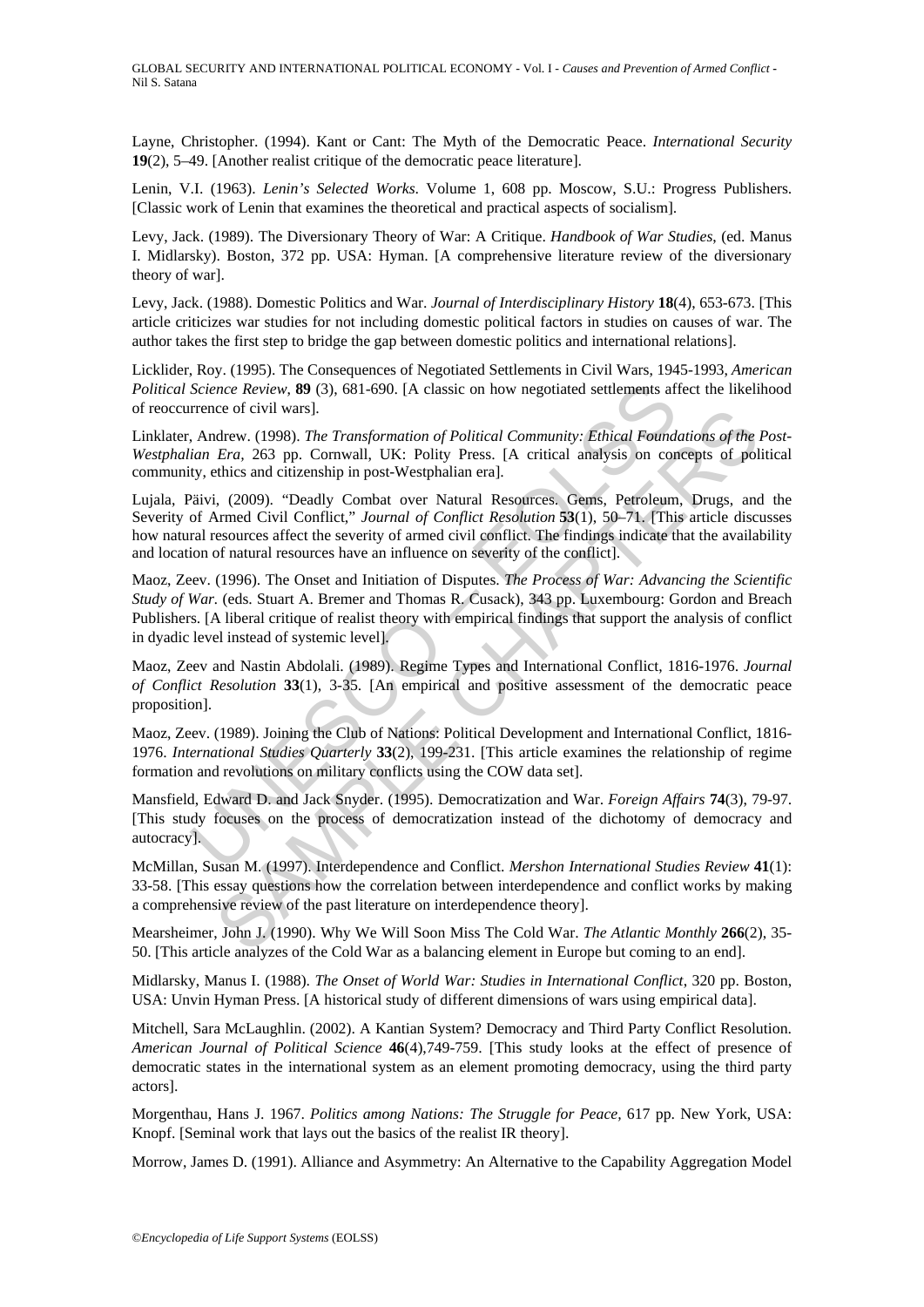of Alliances. *American Journal of Political Science* **35**(4), 904-933. [A game theoretical assessment of how asymmetry in alliances is related to armed conflict].

Most, Benjamin A. and Harvey Starr. (1989). *Inquiry, Logic, and International Politics,* 234 pp. Columbia, SC, USA: University of South Carolina Press. [A pre-theoretic framework of opportunity and willingness to be applied in IR].

Mousseau, Michael. (2005). Comparing New Theory with Prior Beliefs: Market Civilization and the Democratic Peace. *Conflict Management and Peace Science* **22**(1), 63-77. [This article argues that democracy alone does not lead to pacific relations between states. Democratic peace empirically stands only when two states are also above a certain level of economic development].

Mousseau, Michael. (1998). "Democracy and Compromise in Militarized Interstate Conflicts, 1816– 1992," *Journal of Conflict Resolution*, **42**(2), 210-230. [This article tests the validity of the democratic peace proposition and indicates that democratic dyads are more likely to resolve militarized interstate disputes with mutual concessions than autocratic dyads].

ppsision and intendents that defined and the direct divisal are more interpretent and multid concessions than autocratic dyals].<br>
aura. (2003). The New Foreign Policy, 243 pp. Maryland, USA: The Row<br>
s. [A book on how to p a. (2003). The New Foreign Policy, 243 pp. Maryland, USA: The Rowman & Little A book on how to properly analyze foreign policies of states in a multidimensional, n<br>
1.<br>
A book on how to properly analyze foreign policies o Neack, Laura. (2003). *The New Foreign Policy*, 243 pp. Maryland, USA: The Rowman & Littlefield Publishers. [A book on how to properly analyze foreign policies of states in a multidimensional, multilevel fashion].

Nincic, Miroslav . (1992). A Sensible Public: New Perspectives on Popular Opinion and Foreign Policy. *Journal of Conflict Resolution* **36**(4), 772-789. [A review of the literature on how public opinion and the media affect foreign policy making processes].

Oneal, John R. and Bruce Russett (1999). The Kantian Peace: The Pacific Benefits of Democracy, Interdependence, and International Organizations. *World Politics* **52**(1), 1–37. [A study on Kantian perpetual peace and the findings of the democratic peace proposition].

Organski, A. F. K. (1958). *World Politics,* 509 pp. New York, USA: Knopf. [Seminal work on the power transition theory].

Oren, Ido. (1995). The Subjectivity Of The 'Democratic' Peace: Changing U.S. Perceptions Of Imperial Germany. *International Security* **20**(2), 147-184. [A realist critique of the liberal democratic peace theory].

Ray, James Lee. (1998). Does Democracy Cause Peace? *Annual Review of Political Science* **1**, 27–46. [The article discusses whether there is a causal connection between democracy and peace].

Ray, James Lee. (1995). *Democracy and International Conflict,* 243 pp. CA, USA: University of South Carolina Press. [A comprehensive survey of the empirical and theoretical democratic peace literature].

Richardson, Lewis F. (1960). *Arms and Insecurity*, 307 pp. Pittsburg, USA: Boxwood. [Mathematical study of causes of war].

Rosecrance, Richard N. (1966). Bipolarity, Multipolarity, and the Future. *Journal of Conflict Resolution* **10**(3), 314-27. [A major critique of the concepts of bipolarity and multipolarity with emphasis on how these two concepts are not especially related to conflict in the world].

Russett, Bruce. (1993). *Grasping the Democratic Peace*, 173 pp. Princeton, USA: Princeton University Press. [A seminal book on democratic peace proposition and theories].

Saideman, Stephen M. (2001). *The Ties that Divide: Ethnic Politics, Foreign Policy and International Conflict,* 276 pp. New York, USA: Colombia University Press. [An analysis of how and why ethnic divisions affect international conflict].

Sambanis, Nicholas, (2004). "What Is Civil War? Conceptual and Empirical Complexities. *Journal of Conflict Resolution* **48**(6): 814–858. [This article discusses the differences between several different definitions of civil war and tries to come up with a better conceptualization of civil conflict].

Sarkees, Meredith Reid (2000). "The Correlates of War Data on War: An Update to 1997, " *Conflict Management and Peace Science*, **18**(1), 123-144. [This article discusses the updates to the Correlates of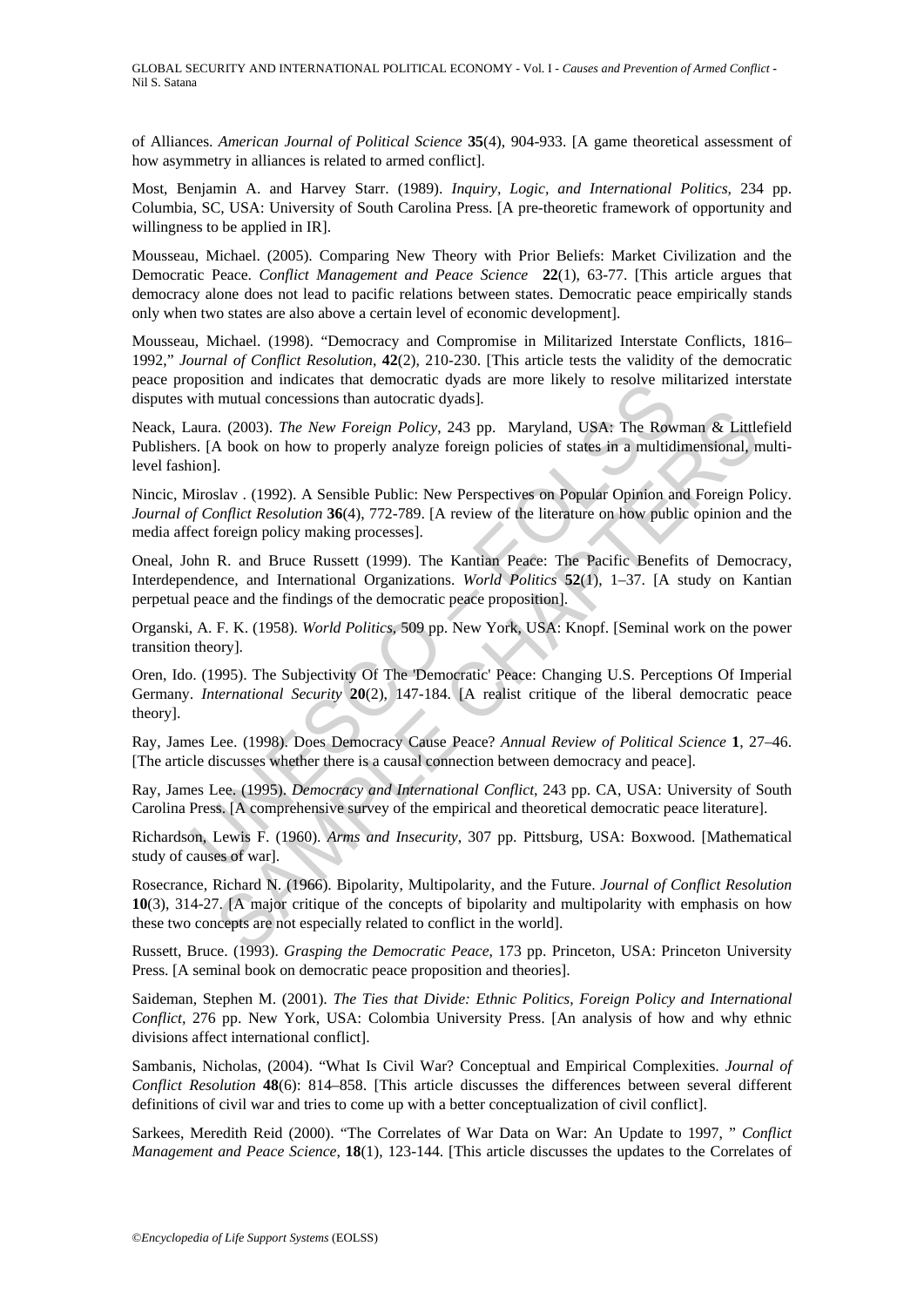War Project data].

Satana, Nil S. (2006). *Third Party Intervention in Civil Conflicts: Sorting out the Effects of Domestic Factors.* Doctoral Dissertation, 168 pp. State University of New York (SUNY), Buffalo, U.S. [This dissertation argues that domestic factors such as regime type and the preferences of rebels and the state in a civil war will affect the decision of a third party to intervene. A quantitative analysis of large-N data follows a game-theoretical framework and the comparative case study of the Kurds in Iraq and Turkey demonstrates the significance of domestic factors in taking the intervention decision].

Satana, Nil S. (2006). Civil Wars, American Interests and Actions: Catastrophic Precedents? *International Studies Review*, **11**, 804-807. [Review focusing on consequences of civil wars and their effect on other states, especially the U.S.].

Schelling, Thomas. (1966). *Arms and Influence*, 312 pp. New Haven: Yale University Press. [Seminal work on bargaining in international relations and deterrence as a foreign policy-making instrument].

being in international relations and determine as a foreign poincy-making<br>riey R, (1999). 'Ours is the Way of God': Religion, Identity, and Intergroup C<br>essearch 36(5): S53-569. [This article argues that people use religio Seul, Jeffrey R. (1999). 'Ours is the Way of God': Religion, Identity, and Intergroup Conflict. *Journal of Peace Research* **36**(5): 553-569. [This article argues that people use religion as the most important shortcut to understand the world around them, and they are more than willing to defend their religious beliefs. Thus religion can be closely linked to violence].

K. (1999). Ours is the Way of God': Reigon, latenty, and Intergroup Contict. *Fourny*<br>
Fr.ch **36**(5): 535-569. [This article argues that people use religion as the most impedents<br>and the world around them, and they are mo Singer, J. David, and Melvin Small. (1982). Correlates of War Project: International and Civil War Data, 1816-1992 [Computer file]. Ann Arbor, MI: J. David Singer and Melvin Small [producers], 1993. Ann Arbor, MI: Inter-university Consortium for Political and Social Research [distributor], 1994. [An introduction to the Correlates of War Project and includes the codebooks of the COW data sets].

Singer, J. David, and Melvin Small. (1968). "Alliance Aggregation and the Onset of War, 1815-1945." In *Quantitative International Politics: Insights and Evidence.* (ed. David J. Singer), 394 pp. New York, USA: The Free Press. [An influential article on how alliances are formed before war outbreaks].

Siverson, Randolph M. and Paul Diehl. 1989. "The Conflict Spiral, Arms Races and the Outbreak of War," in *The Handbook of War Studies,* (ed. Manus Midlarsky), 372 pp. New York, USA: Allen and Hyman. [Seminal work on how arms races lead to a conflict spiral, which results in war].

Smith, Alastair. (1995). Alliance Formation and War. *International Studies Quarterly* **39**(4), 405-425. [This article examines whether alliance formation can be linked to war].

Smith, Anthony. (1983). *Theories of Nationalism*, 344 pp. New York, USA: Holmes and Meier. [Seminal work on how nationalism arises in different settings].

Spiro, David E. (1994). "Give Democratic Peace a Chance? The Insignificance of the Liberal Peace," *International Security* **19**(2): 50–86. {A realist critique of the democratic peace proposition].

Stark, Rodney. (2001). *One True God: Historical Consequences of Monotheism*, 336 pp. New Jersey, USA: Princeton University Press. [A sociological study of social and political effects of monotheism].

Stedman, Stephen. (1996). Negotiation and Mediation in Internal Conflict. *The International Dimensions of Internal Conflict*, (ed. Michael Brown), 653 pp. Cambridge, MA, USA: MIT Press. [This article examines which negotiation techniques can be more useful in mediation of civil wars].

Stoessinger, John G. (2008). *Why Nations Go To War*,  $10<sup>th</sup>$  ed., 370 pp. Belmont, CA, USA: Wadsworth/Thomson Learning. [This book examines the most likely causes of war and argues that leadership and the decisions that leaders make are particularly important in the onset of wars].

Tickner, J. A. (1997). You Just Don't Understand: Troubled Engagements Between Feminists and IR Theorists. *International Studies Quarterly* **41**(4), 611-632. [This is a critique of mainstream IR theories that are generally gender-biased].

Tickner, J. A. (1992). *Gender in International Relations: Feminist Perspectives on Achieving Global Security*, 180 pp. New York, USA: Columbia University Press. [Study on gender and international security written from the feminist perspective].

Vasquez, John A. (1996). Distinguishing Rivals That Go to War from Those That Do Not: A Quantitative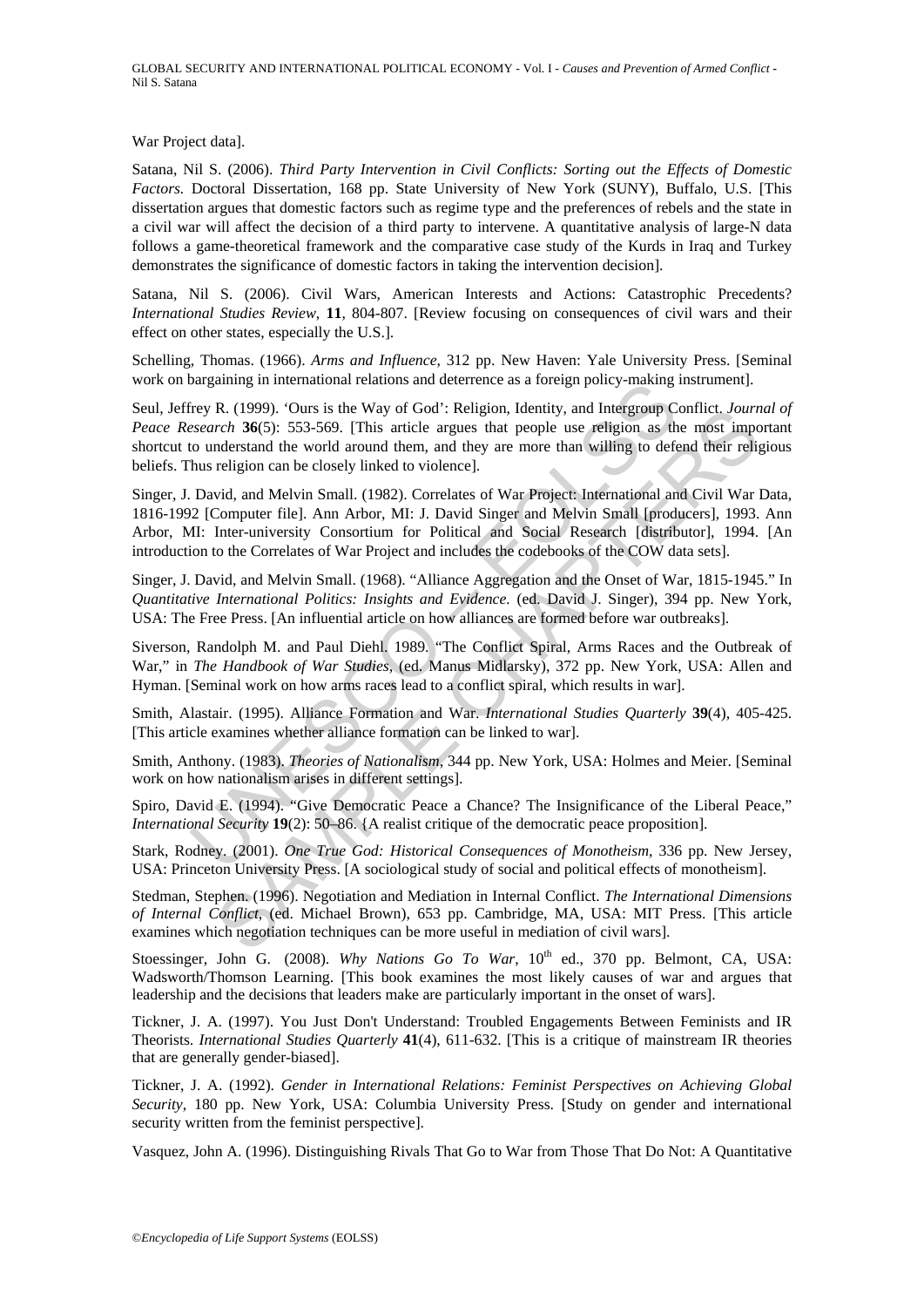Comparative Case Study of the Two Paths to War. *International Studies Quarterly* **40**(4), 531-558. [This article discusses why some rival states fight and others do not, analyzing empirical data using statistical techniques].

Vasquez, John A. (1995). Why Do Neighbors Fight? Proximity, Interaction, or Territoriality. *Journal of Peace Research* **32**(3), 277-293. [This article argues that one of the most important causes of military conflict is territory. Also, neighbors are more likely to fight against one another].

Vasquez, John A. (1993). *The War Puzzle*, 378 pp. Cambridge, UK: Cambridge University Press. [Seminal study focusing on territorial causes of conflict].

Van Evera, Stephen. (1994). Hypotheses on Nationalism and War. *International Security* **18** (4), 5-39. [This article argues that hyper-nationalism leads to war in certain circumstances].

Van Evera, Stephen. (1999)*. Causes of War: Power and the Roots of Conflict*, 270 pp. Ithaca, NY, USA: Cornell University Pres. [An analysis of most important hypotheses on war, with examples from the world wars].

Wallensteen, Peter and Margareta Sollenberg. (2001). Armed Conflict 1989–2000. *Journal of Peace Research* 38(5), 629–644. [This article presents the findings of the Armed Conflict data set that the authors collected in the Department of Peace and Conflict Research in Uppsala, Sweden. The data set is available at http://www.peace.uu.se].

Wallerstein, Immanuel. (1974). *The Modern World System. Capitalist Agriculture and the Origins of the European World Economy in the Sixteenth Century*, 410 pp. New York, USA: Academic Press. [A historical analysis and critique of conventional IR theories and their approaches to conflict].

Walt, Stephen M. (1987). *Origins of Alliances*, 321 pp. Ithaca, USA: Cornell University Press. [Seminal neorealist work on balancing, alliances and military conflict].

Walter, Barbara and Jack Snyder. (1999). *Civil Wars, Insecurity, and Intervention*, 331 pp. New York: Columbia University Press. [Edited book on causes of civil wars as well as third party interventions in civil wars].

Jniversity Pres. [An analysis of most important hypotheses on war, with e.<br>
rs].<br>
SISI.<br>
SISI.<br>
SISCON GENESCO – 644. [This article presents the findings of the Amed Conflict 1989–2000.<br>
38(5), 629–644. [This article prese Peter and Margareta Sollenberg. (2001). Armed Conflict 1989-2000. Journal of f(5), 629-644. [This article presents the findings of the Armed Conflict data set that<br>etcd in the Department of Peace and Conflict Research in U Waltz, Kenneth. (1979). *Theory of International Politics*, 162 pp. MA, USA: Addison Wesley. For more on neorealism, see Waltz, Kenneth. (1959). *Man, the State and War: A Theoretical Analysis*, 251 pp. New York, USA: Columbia University Press. [Seminal works that lay out the principles of structural realist IR theory].

Wendt, Alexander. (1992). Anarchy is What States Make of it: The Social Construction of Power Politics. *International Organization* **46**(2), 391-426. [This article argues that the concept of the anarchical system in classical IR theories needs to be reconsidered. According to constructivism, the system structure is not fixed as realists and liberals would suggest].

Wilkenfeld, Jonathan and Michael Brecher. (2000). Interstate Crises and Violence. *Handbook of War Studies II.* (ed. Manus I Midlarsky), 564 pp. Boston, USA: The University of Michigan Press. [This article and the Interstate Crisis Database in general tackles crisis that do or do not turn into military conflicts].

Zakaria, Fareed. (2003). *The Future of Freedom: Illiberal Democracy at Home and Abroad*, 295 pp. New York, USA: W. W. Norton & Company. [A book on the prerequisites of democratization and the factors that stall democratic transition].

#### **Biographical Sketch**

**Nil S. Satana** (Ph.D. in Political Science, State University of New York (SUNY), Buffalo, 2006).

She is Assistant Professor in the Department of International Relations at Bilkent University, Turkey. Her research interests include various forms of conflict, mainly inter-state and intra-state wars and third party interventions in conflicts by major powers and international organizations. She also publishes on civil military relations. She focuses on the study of conflict in the Middle East with an emphasis on the